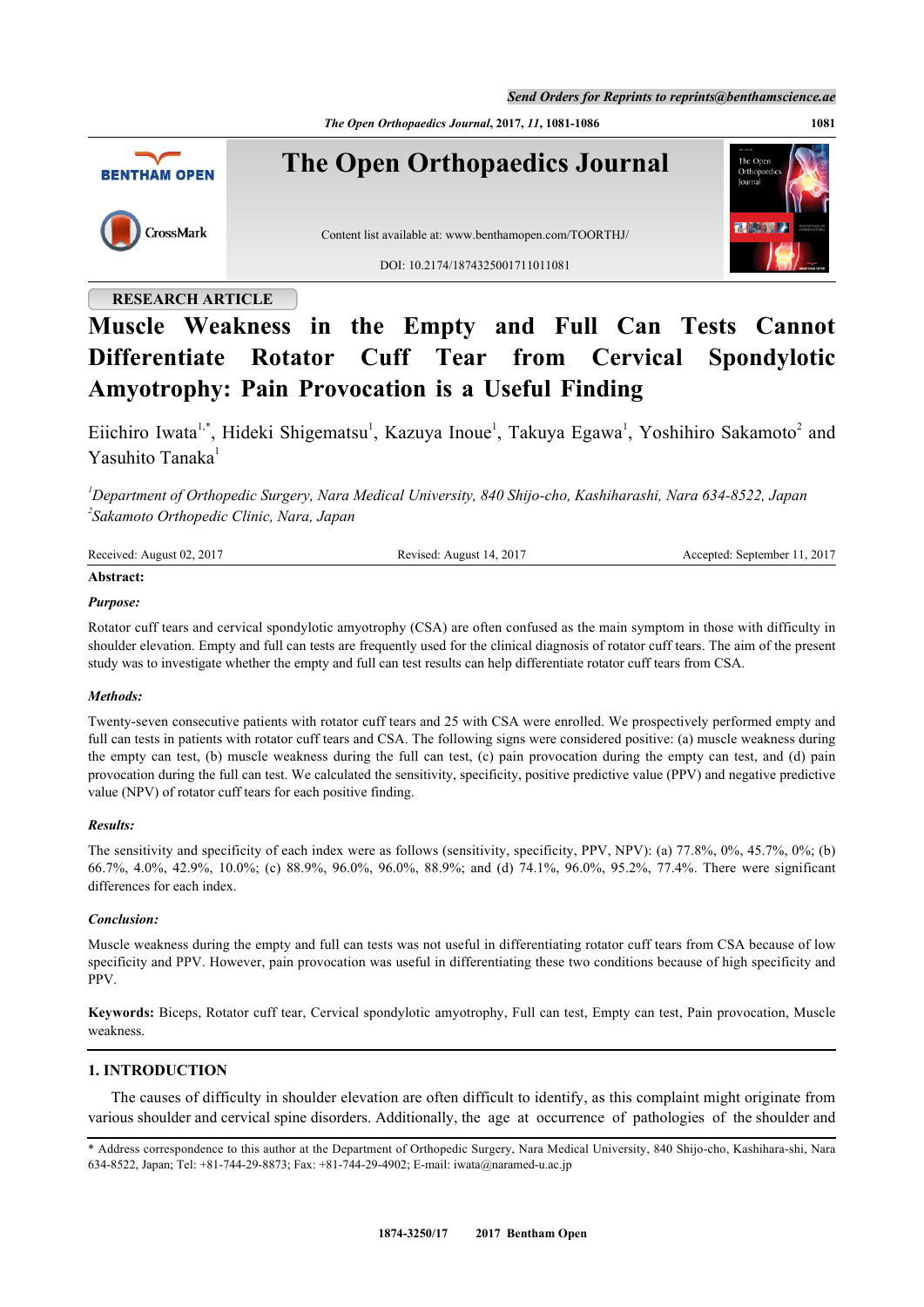cervical spine is similar, and these specifically occur in the aging population [\[1](#page-4-0), [2\]](#page-4-1) and are often misdiagnosed. Among these, rotator cuff tears and cervical spondylotic amyotrophy (CSA) are often confused, as one of the main symptoms in both is difficulty in shoulder elevation.

CSA is classified as the proximal or distal type [\[3](#page-4-2) - [5](#page-4-3)]. The clinical characteristics of the proximal type of CSA include muscle atrophy in the upper extremities, the absence of or insignificant sensory deficits and lower-extremity symptoms, and weakness of the deltoid and biceps muscles, which often causes dropped shoulder syndrome [[3](#page-4-2) - [7](#page-4-4)].

While one of the major symptoms of rotator cuff tears is difficulty in shoulder elevation, rotator cuff tears usually involve the supraspinatus tendon [\[8](#page-4-5), [9](#page-4-6)]; therefore, the diagnosis of a rotator cuff tear is mainly based on the diagnosis of a torn supraspinatus tendon. The empty and full can tests are frequently used for the clinical diagnosis of rotator cuff tears, which elicit weakness or pain secondary to a torn supraspinatus tendon [\[10](#page-4-7), [11\]](#page-4-8). Some authors reported the clinical usefulness of the empty and full can tests for determining the presence of a torn supraspinatus tendon [\[12](#page-4-9) - [14\]](#page-5-0).

Usually, conservative therapy is effective for CSA, but surgery is sometimes needed if conservative therapy is ineffective. The duration of symptoms is one of the risk factors for poor outcomes after surgical treatment [\[15,](#page-5-1) [16\]](#page-5-2), so early diagnosis is very important.

If problems with shoulder elevation due to a rotator cuff tear are suspected, the empty and full can tests are performed. We hypothesized that these tests could also be used to differentiate rotator cuff tears from CSA. Thus, the aim of the present study was to investigate whether the empty and full can tests could be used to differentiate rotator cuff tears from CSA.

## **2. MATERIALS AND METHODS**

## **2.1. Patients**

This study was approved by the institutional review board at our hospital (No.1135). We enrolled consecutive patients with rotator cuff tears who were scheduled to undergo surgery between January 2014 and August 2015 at our hospital (rotator cuff tear group) and those with CSA who had already diagnosed and presented to our clinic (CSA group).

## **2.2. Diagnosis of Rotator Cuff Tears**

Rotator cuff tears were diagnosed by an orthopedic surgeon specializing in shoulder surgeries, and the diagnosis was based on the following criteria: (1) Magnetic resonance imaging (MRI) revealed a tear, and (2) the surgeon who operated recognized the tear intraoperatively. We excluded patients with cuff tear arthropathy.

#### **2.3. Diagnosis of CSA**

Proximal-type CSA was diagnosed by an orthopedic surgeon specializing in spine surgeries and the diagnosis was based on the following criteria: (1) the chief complaint was difficulty in shoulder elevation, no or insignificant sensory deficit, and no lower extremity symptoms; (2) MRI or computed tomography (CT) myelography revealing C5 or C6 nerve or anterior horn compression; and (3) electromyography performed by a neurologist excluded other diseases, such as amyotrophic lateral sclerosis or motor neuron disease.

#### **2.4. Evaluation of Empty Can and Full Can Tests**

First author (E.I.) performed the empty and full can tests in both rotator cuff tear and CSA patients. The empty can test [[12](#page-4-9)] was performed with the arm elevated to 90º in the scapular plane and in full internal rotation; the full can test [\[11](#page-4-8)] was performed with the arm elevated to 90º in the scapular plane and at 45º external rotation. For each test, we evaluated muscle strength and the presence or absence of pain during the maneuver. Muscle strength was determined on the basis of manual muscle testing (MMT) [\[17](#page-5-3)]. We determined the presence of muscle weakness if the MMT was less than 3 or if both the MMT was 4 and the strength of the affected side was less than that of the intact contralateral side. Positive signs for each test are as follows: (a) muscle weakness during the empty can test, (b) muscle weakness during the full can test, (c) pain provocation during the empty can test, and (d) pain provocation during the full can test.

These physical findings were assessed in both rotator cuff tear and CSA patients. We assessed these physical examinations in the CSA patients immediately upon diagnosis of CSA and in the rotator cuff tear patients immediately before surgery.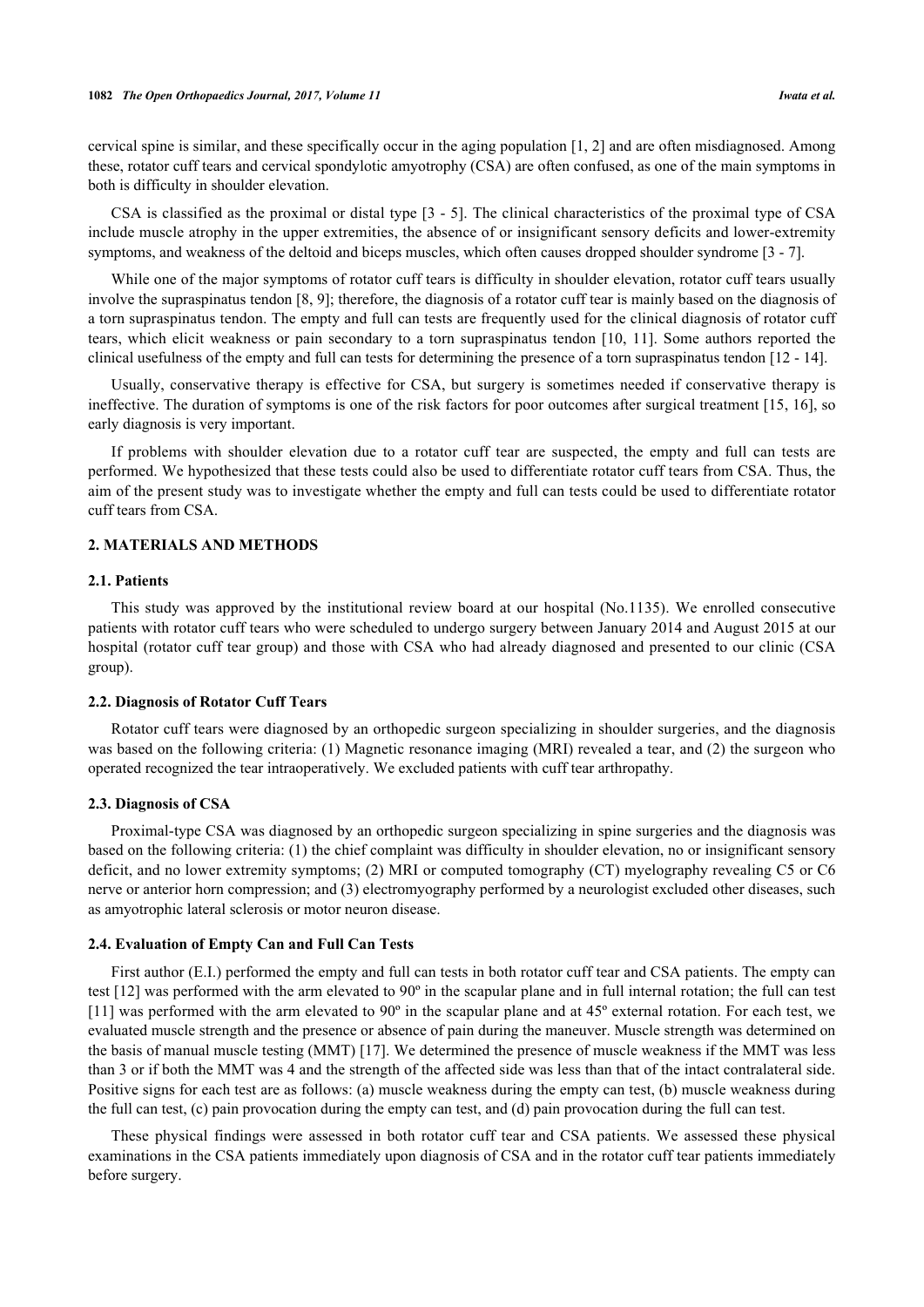## **2.5. Sensitivity and Specificity of the Empty and Full Can Tests**

We calculated the sensitivity, specificity, positive predictive value (PPV) and negative predictive value (NPV) for each physical examination, and statistical analysis was performed using the chi-squared test or Fisher's exact probability test. In other analyses, differences in quantitative characteristics, such as age, were determined using the Student's t-test. Differences in qualitative characteristics, such as sex, were analyzed with the chi-squared test. All statistical analyses were carried out with SPSS version 23.0 for Windows (IBM, Armonk, NY, USA). A p value of <0.05 was considered statistically significant.

## **3. RESULTS**

## **3.1. Demographics**

Twenty-seven patients with rotator cuff tears and 25 with CSA were enrolled in the present study. The rotator cuff tear group comprised 17 men and 10 women; the CSA group comprised 17 men and 8 women. The mean age was 64.1 years and 69.8 years in the rotator cuff tear and CSA groups, respectively. There was a significant difference with respect to age between the groups, but no difference in sex (Table **[1](#page-2-0)**).

## <span id="page-2-0"></span>**Table 1. Demographic data of the patients included in the study.**

|                                 | Rotator cuff tear group | CSA group         | P value                  |
|---------------------------------|-------------------------|-------------------|--------------------------|
| Patient number                  | 27<br>∠                 | 25                | $\overline{\phantom{0}}$ |
| Sex                             | male 17, female 10      | male 17, female 8 | 0.703                    |
| Age, years<br>$(median \pm SD)$ | $68 \pm 8.3$            | $73 \pm 9.0$      | $0.022*$                 |

SD, standard deviation; \*Statistically significant ( $P < 0.05$ ).

## **3.2. Site of Rotator Cuff Tears**

The sites of rotator cuff tears are presented in Table **[2](#page-2-1)**. The supraspinatus tendon was involved in all 27 cases.

## <span id="page-2-1"></span>**Table 2. Site of rotator cuff tears.**

| <b>Torn tendons</b> | <b>Patient number</b> |  |  |
|---------------------|-----------------------|--|--|
| <b>SSP</b>          |                       |  |  |
| $SSP + ISP$         |                       |  |  |
| $SSP + SS$          |                       |  |  |
| $SSP + ISP + SS$    |                       |  |  |
| Total number        | $\sim$<br>∠           |  |  |

SSP, supraspinatus; ISP, infraspinatus; SS, subscapularis

## **3.3. Sensitivity and Specificity of the Empty and Full Can Tests**

The sensitivity, specificity, PPV and NPV of each positive sign are as follows: (a) muscle weakness during the empty can test: sensitivity 77.8%, specificity 0%, PPV 45.7%, NPV 0%; (b) muscle weakness during the full can test: sensitivity 66.7%, specificity 4.0%, PPV 42.9%, NPV 10.0%; (c) pain provocation during the empty can test: sensitivity 88.9%, specificity 96.0%, PPV 96.0%, NPV 88.9%; and (d) pain provocation during the full can test: sensitivity 74.1%, specificity 96.0%, PPV 95.2%, NPV 77.4%. These were statistically significant differences between groups (Table **[3](#page-2-2)**).

## <span id="page-2-2"></span>**Table 3. Sensitivity and specificity for each positive sign.**

|                                 | <b>Sensitivity</b> | <b>Specificity</b> | <b>PPV</b> | <b>NPV</b> |              |
|---------------------------------|--------------------|--------------------|------------|------------|--------------|
| Muscle weakness during the ECT  | 77.8%              | 0%                 | $45.7\%$   | 0%         | $0.015*$     |
| Muscle weakness during the FCT  | 66.7%              | 4.0%               | 42.9%      | $10.0\%$   | $0.008*$     |
| Pain provocation during the ECT | 88.9%              | 96.0%              | 96.0%      | 88.9%      | ${}< 0.001*$ |
| Pain provocation during the FCT | 74.1%              | 96.0%              | 95.2%      | 77.4%      | ${}< 0.001*$ |

ECT, empty can test; FCT, full can test; PPV, positive predictive value; NPV, negative predictive value; \*Statistically significant (*P* < 0.05).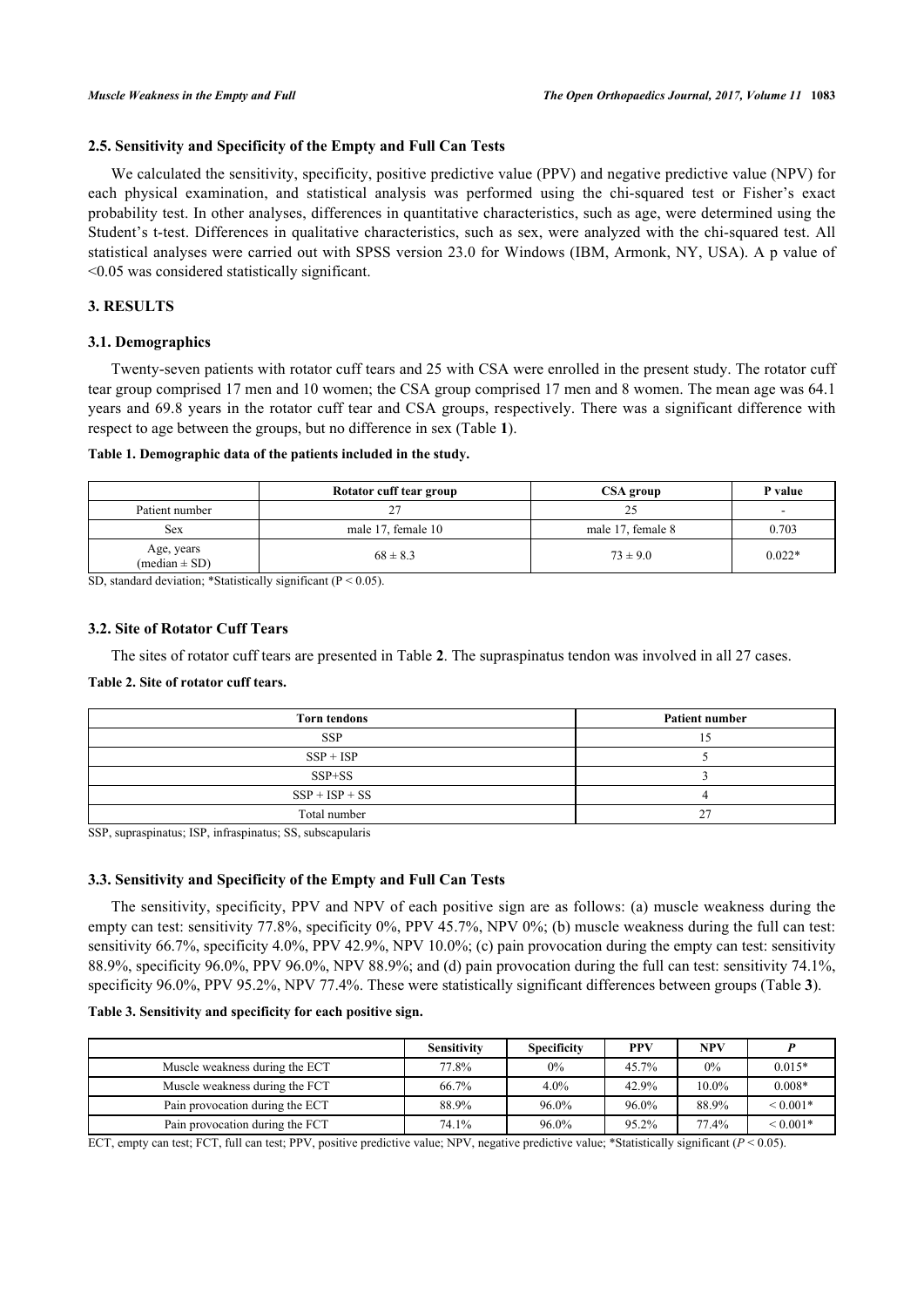## **4. DISCUSSION**

In the present study, the empty and full can tests were performed in both rotator cuff tear and CSA patients to investigate whether these two tests could differentiate rotator cuff tears from CSA. Both tests showed low specificity and PPV for muscle weakness; therefore, these findings might show a high positive rate in patients with CSA. Pain provocation showed high specificity and PPV in both tests. In addition, pain in the empty can test showed high sensitivity (88.9%). Similar to previous reports, the full can test was more accurate than was the empty can test for the clinical diagnosis of rotator cuff tears; this was because avoiding of the risk of mechanical impingement can lead to pain provocation [\[12](#page-4-9) - [14,](#page-5-0) [18](#page-5-4)]. However, pain provocation was useful in the differential diagnosis of rotator cuff tear from CSA, and is an important finding in the present study.

Rotator cuff tears usually involve the supraspinatus tendon [\[8,](#page-4-5) [9\]](#page-4-6); therefore, the diagnosis of rotator cuff tear is mainly based on the diagnosis of a torn supraspinatus tendon. In the present study, the supraspinatus tendon was involved in all 27 cases. Jobe *et al.* reported that a test to assess the ability of the affected shoulder to maintain the arm at 90º elevation in the scapular plane and in full internal rotation elicits weakness or pain secondary to a torn supraspinatus tendon (the empty can test) [\[10](#page-4-7)]. Subsequently, Kelly *et al.* proposed a new test to assess the function of the supraspinatus tendon to maintain the arm at 90º elevation in the scapular plane and at 45º external rotation and that elicited weakness or pain, and named this the full can test [\[11](#page-4-8)]. These two physical examinations are frequently used for the diagnosis of rotator cuff tears. Some authors reported the clinical usefulness of the empty and full can tests for determining the presence of a torn supraspinatus tendon. Itoi *et al.* reported that the full can test may be more beneficial in the clinical setting, considering the pain provocation [\[13](#page-5-5)]. Further, another author reported that pain provocation was more frequent during the performance of the empty can test than it was during the full can test, and the full can test more accurately evaluated muscle weakness [\[12](#page-4-9), [14](#page-5-0)]. Graichen *et al.* reported that a three-dimensional magnetic resonance imaging study demonstrated that internally rotated arm abduction decreases the size of the subacromial space [\[18](#page-5-4)]. This avoids the risk of mechanical impingement that leads to pain, and therefore, the full can test is more accurate than the empty can test for the clinical diagnosis of rotator cuff tears.

One of the major symptoms of rotator cuff tear is difficulty in shoulder elevation. This complaint might originate from cervical pathologies. The chief complaint of patients with cervical pathologies, especially CSA, is also difficulty in shoulder elevation [\[3](#page-4-2) - [7\]](#page-4-4). In addition, the predilection age for these two conditions is similar, especially in the aging population [\[1](#page-4-0), [2\]](#page-4-1). Therefore, CSA is often misdiagnosed as rotator cuff tear. Conservative therapy is usually effective in CSA; however, if it is ineffective, surgery is needed[[15,](#page-5-1) [16\]](#page-5-2). Tauchi *et al.* reported that early surgery was recommended for CSA patients in whom conservative treatment was unsuccessful, based on clinical status before surgery, including symptom duration [[15\]](#page-5-1). Uchida *et al.* reported that a long preoperative period strongly correlated with less improvement in muscle power [\[16](#page-5-2)]. Early diagnosis is therefore vital in CSA.

Diagnosis of rotator cuff tears is comprehensively based on physical findings, disease course, and imaging study, such as with magnetic resonance imaging [\[12](#page-4-9), [19](#page-5-6), [20](#page-5-7)]. However, imaging generally causes a delay in diagnosis and entails a high cost, while physical findings are convenient and enable rapid diagnosis. Therefore, we have identified physical findings (*i.e.*, those of empty and full can tests) that would be useful for differentiating between rotator cuff tear and CSA to prevent misdiagnosing CSA as rotator cuff tear, especially on initial diagnosis.

Our study has several limitations. First, we did not evaluate the coexistence of rotator cuff tears and CSA, *i.e.*, patients with rotator cuff tear did not undergo examinations for CSA and patients with CSA did not undergo examinations for rotator cuff tears. Second, we did not evaluate inter- and intra-observer errors. The examiner was only one person who specialized in spine surgery. Third, we did not conduct a power analysis to determine the appropriate sample size before conducting the present study. However, as there was a significant difference for each physical finding, a type 2 error (caused by a small sample size) might not have occurred. Fourth, the examiner was not blinded from the gold standard diagnosis when performing the test. To eliminate these issues, we aim to conduct a similar prospective study in a large cohort.

We suggest that not only evaluation of muscle weakness but also pain provocation should be conducted during the empty and full can tests for the diagnosis of rotator cuff tears. If pain provocation is positive, CSA could be excluded because of the high specificity and PPV of this test. If only muscle weakness is positive, the possibility of CSA should be considered, because of the low specificity and PPV. Therefore, we can prevent the misdiagnosis of CSA as rotator cuff tear and avoid delays in diagnosing CSA.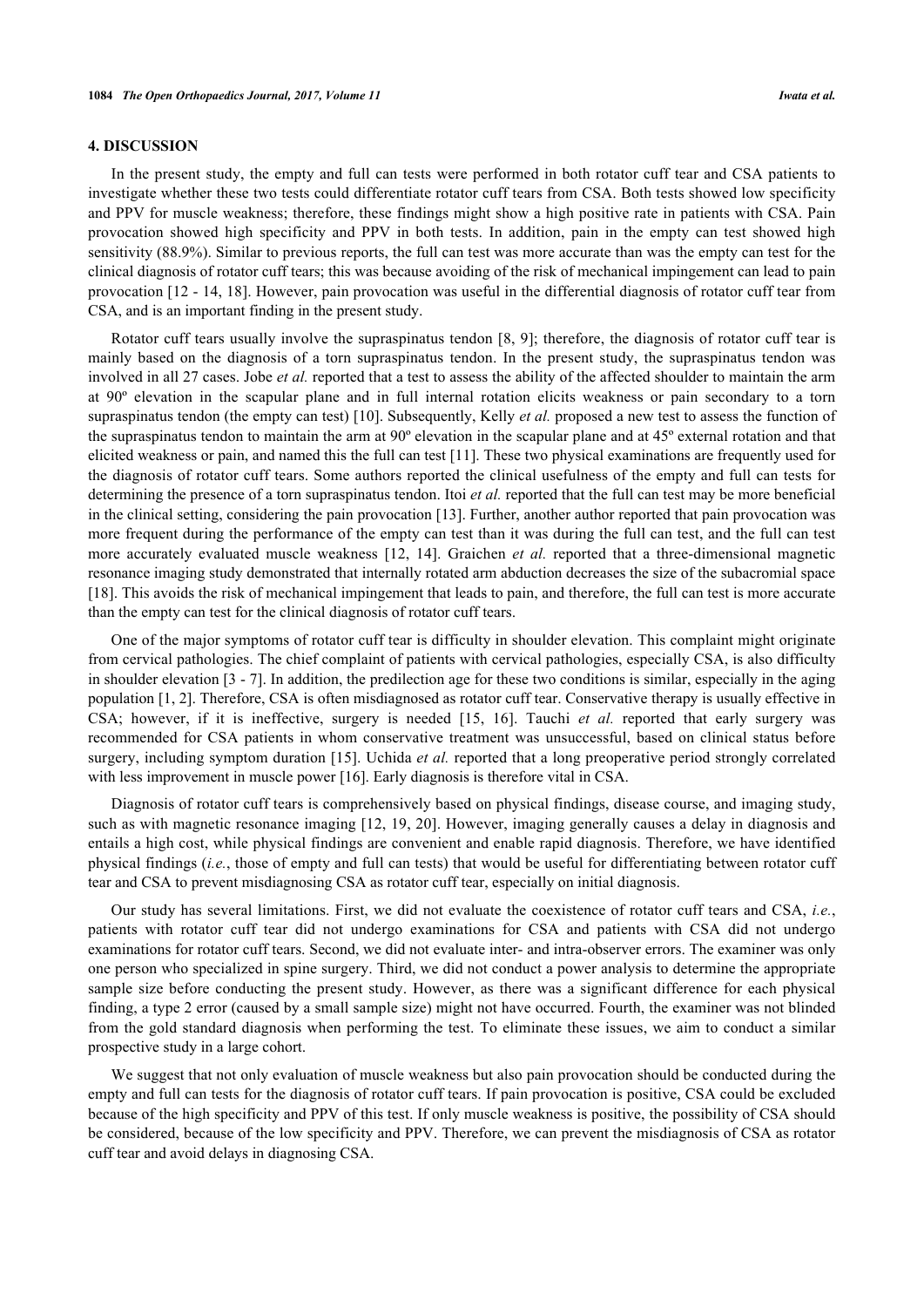## **CONCLUSION**

Muscle weakness in the empty and full can tests could not differentiate rotator cuff tears from CSA because of its low specificity and PPV; however, pain provocation was useful for differentiating these two conditions because of its high specificity and PPV.

## **FUNDING**

There is no funding source.

## **ETHICS APPROVAL AND CONSENT TO PARTICIPATE**

This article does not contain any studies with human participants or animals performed by any of the authors.

## **HUMAN AND ANIMAL RIGHTS**

No Animals/Humans were used for studies that are base of this research.

## **CONSENT FOR PUBLICATION**

Not applicable.

## **CONFLICT OF INTEREST**

The authors declare no conflict of interest, financial or otherwise.

## **ACKNOWLEDGEMENTS**

Declared none.

## **REFERENCES**

<span id="page-4-0"></span>[1] Gumina S, Carbone S, Albino P, Gurzi M, Postacchini F. Arm Squeeze Test: A new clinical test to distinguish neck from shoulder pain. Eur Spine I 2013: 22(7): 1558-63.

[\[http://dx.doi.org/10.1007/s00586-013-2788-3\]](http://dx.doi.org/10.1007/s00586-013-2788-3) [PMID: [23604976](http://www.ncbi.nlm.nih.gov/pubmed/23604976)]

- <span id="page-4-1"></span>[2] Katz JS, Saperstein DS, Wolfe G, *et al.* Cervicobrachial involvement in diabetic radiculoplexopathy. Muscle Nerve 2001; 24(6): 794-8. [\[http://dx.doi.org/10.1002/mus.1071](http://dx.doi.org/10.1002/mus.1071)] [PMID: [11360263\]](http://www.ncbi.nlm.nih.gov/pubmed/11360263)
- <span id="page-4-2"></span>[3] Kameyama T, Ando T, Yanagi T, Yasui K, Sobue G. Cervical spondylotic amyotrophy. Magnetic resonance imaging demonstration of intrinsic cord pathology. Spine 1998; 23(4): 448-52. [\[http://dx.doi.org/10.1097/00007632-199802150-00008](http://dx.doi.org/10.1097/00007632-199802150-00008)] [PMID: [9516699\]](http://www.ncbi.nlm.nih.gov/pubmed/9516699)
- [4] Keegan JJ. The cause of dissociated motor loss in the upper extremity with cervical spondylosis. J Neurosurg 1965; 23(5): 528-36. [\[http://dx.doi.org/10.3171/jns.1965.23.5.0528](http://dx.doi.org/10.3171/jns.1965.23.5.0528)] [PMID: [5858444\]](http://www.ncbi.nlm.nih.gov/pubmed/5858444)
- <span id="page-4-3"></span>[5] Matsunaga S, Sakou T, Imamura T, Morimoto N. Dissociated motor loss in the upper extremities. Clinical features and pathophysiology. Spine 1993; 18(14): 1964-7. [\[http://dx.doi.org/10.1097/00007632-199310001-00007](http://dx.doi.org/10.1097/00007632-199310001-00007)] [PMID: [8272944\]](http://www.ncbi.nlm.nih.gov/pubmed/8272944)
- [6] Brain WR, Northfield D, Wilkinson M. The neurological manifestations of cervical spondylosis. Brain 1952; 75(2): 187-225. [\[http://dx.doi.org/10.1093/brain/75.2.187](http://dx.doi.org/10.1093/brain/75.2.187)] [PMID: [14934989](http://www.ncbi.nlm.nih.gov/pubmed/14934989)]
- <span id="page-4-4"></span>[7] Yanagi T, Kato H, Sobue I. Clinical characteristics of cervical spondylotic amyotrophy Rinsho shinkeigaku. = Clinical neurology 1976; 16(7): 520-28.
- <span id="page-4-5"></span>[8] Codman EA. The shoulder.  $2^{nd}$  ed. Boston: Thomas Todd Co 1934; pp. 262-312.
- <span id="page-4-6"></span>[9] Gschwend N, Ivosević-Radovanović D, Patte D. Rotator cuff tear-relationship between clinical and anatomopathological findings. Arch Orthop Trauma Surg 1988; 107(1): 7-15. [\[http://dx.doi.org/10.1007/BF00463518\]](http://dx.doi.org/10.1007/BF00463518) [PMID: [3345138](http://www.ncbi.nlm.nih.gov/pubmed/3345138)]
- <span id="page-4-7"></span>[10] Jobe FW, Moynes DR. Delineation of diagnostic criteria and a rehabilitation program for rotator cuff injuries. Am J Sports Med 1982; 10(6): 336-9. [\[http://dx.doi.org/10.1177/036354658201000602\]](http://dx.doi.org/10.1177/036354658201000602) [PMID: [7180952](http://www.ncbi.nlm.nih.gov/pubmed/7180952)]
- <span id="page-4-8"></span>[11] Kelly BT, Kadrmas WR, Speer KP. The manual muscle examination for rotator cuff strength. An electromyographic investigation. Am J Sports Med 1996; 24(5): 581-8. [\[http://dx.doi.org/10.1177/036354659602400504\]](http://dx.doi.org/10.1177/036354659602400504) [PMID: [8883676](http://www.ncbi.nlm.nih.gov/pubmed/8883676)]
- <span id="page-4-9"></span>[12] Hertel R, Ballmer FT, Lombert SM, Gerber C. Lag signs in the diagnosis of rotator cuff rupture. J Shoulder Elbow Surg 1996; 5(4): 307-13. [\[http://dx.doi.org/10.1016/S1058-2746\(96\)80058-9\]](http://dx.doi.org/10.1016/S1058-2746(96)80058-9) [PMID: [8872929](http://www.ncbi.nlm.nih.gov/pubmed/8872929)]